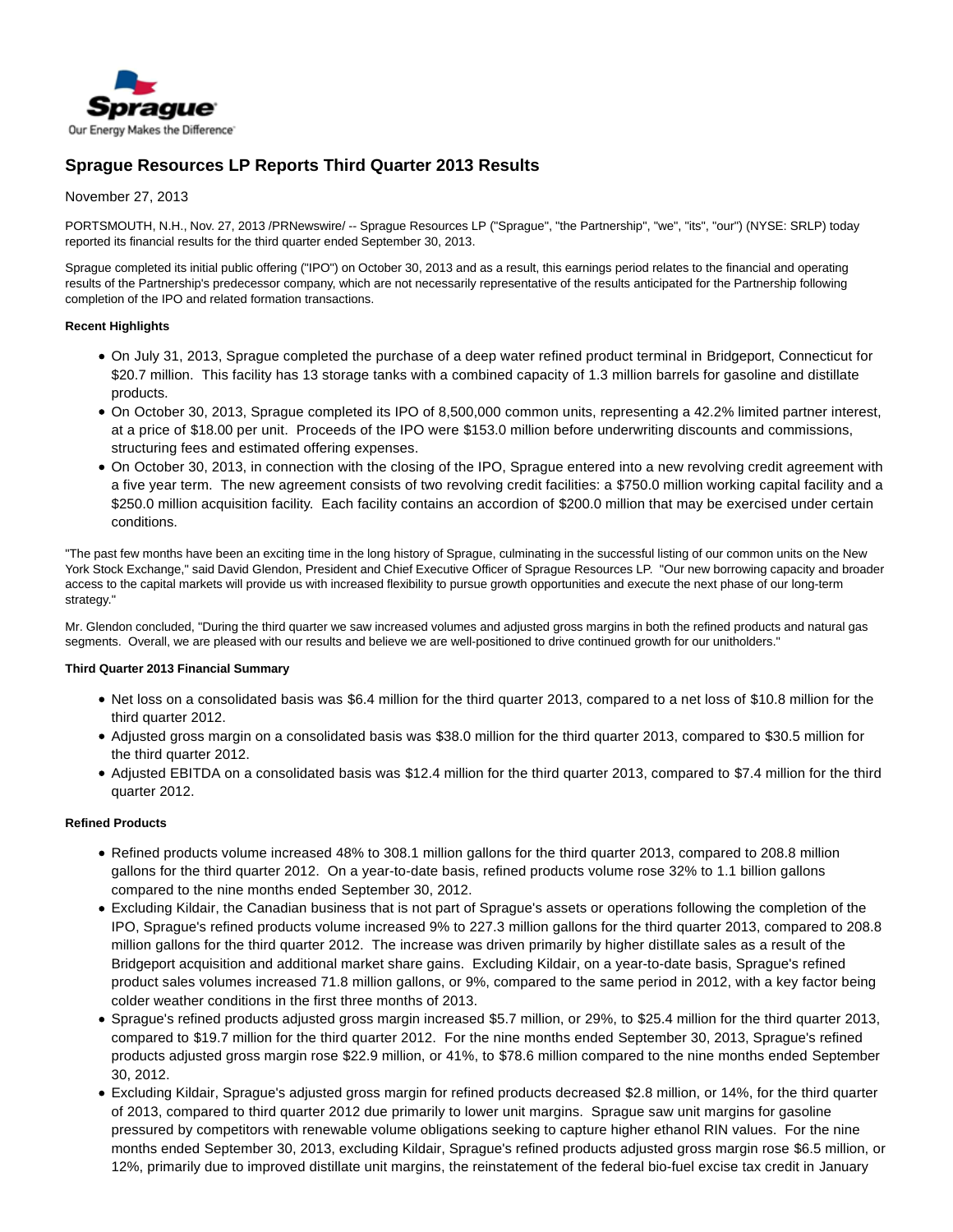2013, and colder weather in the first quarter of 2013 compared to first quarter 2012.

### **Natural Gas**

- Natural gas volumes increased 2% to 10.0 million MMBtu for the third quarter 2013, compared to 9.8 million MMBtu for the third quarter 2012. Natural gas sales volumes increased 8% for the nine months ended September 30, 2013, compared to the same period in 2012, with colder weather in the first quarter a key factor.
- Natural gas adjusted gross margin increased 59% to \$4.4 million for the third quarter 2013, compared to \$2.8 million for the third quarter 2012, due to the continuing transition of Sprague's customer base towards smaller commercial and industrial end users. For the nine months ended September 30, 2013, Sprague's natural gas adjusted gross margin rose \$10.0 million, or 55%, compared to the nine months ended September 30, 2012.

#### **Materials Handling**

- Materials handling net sales decreased 7% to \$7.2 million for the third quarter 2013, compared to \$7.7 million for the third quarter 2012, due to a decrease in salt and windmill component handling activity, partially offset by increased asphalt handling revenue. For the nine months ended September 30, 2013, materials handling net sales decreased \$2.0 million, or 8%, compared to the same period in 2012, driven primarily by a decrease in dry bulk activities including salt, gypsum, and petcoke.
- Materials handling gross margin decreased \$0.5 million, or 6%, for the third quarter 2013 compared to the third quarter 2012. For the nine months ended September 30, 2013, materials handling gross margin decreased \$1.8 million, or 8%, compared to the nine months ended September 30, 2012, primarily due to a decrease in dry bulk activities and a reduction in windmill handling components.

### **About Sprague Resources LP**

Sprague Resources LP is a master limited partnership engaged in the purchase, storage, distribution and sale of refined petroleum products and natural gas. Sprague also provides storage and handling services for a broad range of materials.

#### **Non-GAAP Financial Measures EBITDA**

Sprague defines EBITDA as net income before interest, income taxes, depreciation and amortization. EBITDA is used as a supplemental financial measure by external users of its financial statements, such as investors, commercial banks, trade suppliers and research analysts, to assess:

- the financial performance of the Partnership's assets, operations and return on capital without regard to financing methods, capital structure or historical cost basis;
- the ability of the Partnership's assets to generate cash sufficient to pay interest on its indebtedness and make distributions to its equity holders; and
- the viability of acquisitions and capital expenditure projects.

EBITDA is not prepared in accordance with GAAP. EBITDA should not be considered an alternative to net income, operating income, cash flow from operating activities or any other measure of financial performance or liquidity presented in accordance with GAAP. EBITDA excludes some, but not all, items that affect net income and operating income.

### **Adjusted Gross Margin and Adjusted EBITDA**

Sprague defines adjusted gross margin as gross margin decreased by total commodity derivative gains and losses included in net income (loss) and increased by realized commodity derivative gains and losses included in net income (loss), in each case with respect to refined products and natural gas inventory and natural gas transportation contracts. Sprague defines adjusted EBITDA as EBITDA decreased by total commodity derivative gains and losses included in net income (loss) and increased by realized commodity derivative gains and losses included in net income (loss), in each case with respect to refined products and natural gas inventory and natural gas transportation contracts, and adjusted for the net impact of bio-fuel excise tax credits. Management believes that adjusted gross margin and adjusted EBITDA provide information that reflects its market or economic performance.

Adjusted gross margin and adjusted EBITDA are supplemental financial measures used by management to describe the Partnership's operations and economic performance to commercial banks, trade suppliers and other credit suppliers, to assess:

- the economic results of its operations;
- the market value of its inventory and natural gas transportation contracts for financial reporting to its lenders, as well as for borrowing base purposes; and
- repeatable operating performance that is not distorted by non-recurring items or market volatility.

Adjusted gross margin and adjusted EBITDA are not prepared in accordance with GAAP. Adjusted gross margin and adjusted EBITDA should not be considered as alternatives to net income, income from operations, cash flows from operating activities or any other measure of financial performance or liquidity presented in accordance with GAAP.

#### **Forward Looking Statements**

This press release may include forward-looking statements. These forward-looking statements involve risks and uncertainties. When considering these forward-looking statements, you should keep in mind the risk factors and other cautionary statements in Sprague's prospectus and filings with the United States Securities and Exchange Commission (the "SEC"), including those set forth under Item 1A, "Risk Factors" of Sprague's Quarterly Report on Form 10-Q for the quarter ended September 30, 2013, and as updated by any subsequent reports filed with the SEC. Sprague undertakes no obligation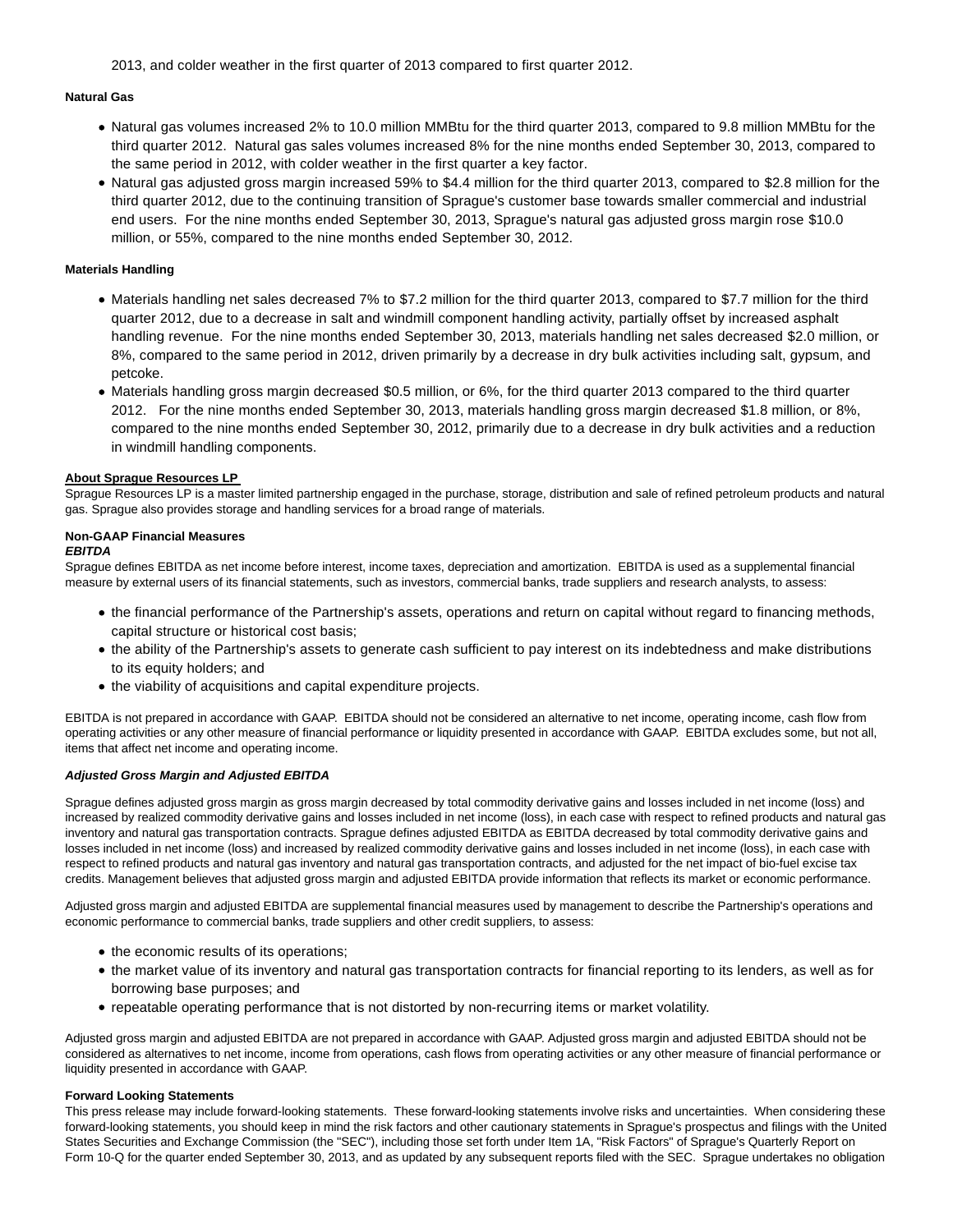and does not intend to update these forward-looking statements to reflect events or circumstances occurring after this press release. You are cautioned not to place undue reliance on these forward-looking statements, which speak only as of the date of this press release.

(Financial Tables Below)

The following table presents volume, net sales, gross margin and adjusted gross margin by segment, as well as adjusted EBITDA and information on weather conditions, for the three and nine months ended September 30, 2013 and 2012. The data presented in the following table are derived from financial statements of Sprague's predecessor for the periods presented.

The consolidated balance sheets as of September 30, 2013 and December 31, 2012 and the consolidated statements of operations for the three months and nine months ended September 30, 2013 and 2012 of Sprague's predecessor are presented in Sprague's Quarterly Report on Form 10-Q for the quarter ended September 30, 2013.

For a description of how we define the non-GAAP financial measure EBITDA, adjusted EBITDA and adjusted gross margin, see above, under the caption "Non-GAAP Financial Measures."

|                                                   | <b>Three Months Ended</b><br>September 30, |          |                               | <b>Nine Months Ended</b><br>September 30, |    |           |    |           |  |
|---------------------------------------------------|--------------------------------------------|----------|-------------------------------|-------------------------------------------|----|-----------|----|-----------|--|
|                                                   | 2013                                       |          | 2012                          |                                           |    | 2013      |    | 2012      |  |
|                                                   |                                            |          | (\$ and volumes in thousands) |                                           |    |           |    |           |  |
| <b>Volumes</b>                                    |                                            |          |                               |                                           |    |           |    |           |  |
| Refined Products (gallons)                        |                                            | 308,135  |                               | 208,782                                   |    | 1,073,167 |    | 810,936   |  |
| Natural Gas (MMBtus)                              |                                            | 9,983    |                               | 9,820                                     |    | 38,312    |    | 35,324    |  |
| Materials Handling (short tons)                   |                                            | 538      |                               | 644                                       |    | 1,616     |    | 1,931     |  |
| Materials Handling (gallons)                      |                                            | 54,474   |                               | 61,656                                    |    | 177,030   |    | 186,522   |  |
| Other (short tons)                                |                                            | 34       |                               | 32                                        |    | 105       |    | 103       |  |
| <b>Net</b>                                        |                                            |          |                               |                                           |    |           |    |           |  |
| Sales:                                            |                                            |          |                               |                                           |    |           |    |           |  |
| Refined products                                  | \$                                         | 879,691  | \$                            | 651,030                                   | \$ | 3,148,743 | \$ | 2,543,622 |  |
| Natural gas                                       |                                            | 49,623   |                               | 43,105                                    |    | 222,704   |    | 167,815   |  |
| Materials handling                                |                                            | 7,185    |                               | 7,713                                     |    | 21,713    |    | 23,673    |  |
| Other operations                                  |                                            | 3,776    |                               | 1.845                                     |    | 13.888    |    | 6.189     |  |
| Total net sales                                   |                                            | 940,275  | \$                            | 703,693                                   | \$ | 3,407,048 | \$ | 2,741,299 |  |
| <b>Gross Margin:</b>                              |                                            |          |                               |                                           |    |           |    |           |  |
| Refined products                                  | \$                                         | 26,119   | \$                            | 7,453                                     | \$ | 82,902    | \$ | 47,604    |  |
| Natural gas                                       |                                            | (8,599)  |                               | (2, 278)                                  |    | 16,639    |    | 10,728    |  |
| Materials handling                                |                                            | 7,181    |                               | 7,660                                     |    | 21,700    |    | 23,464    |  |
| Other operations                                  |                                            | 1.000    |                               | 369                                       |    | 3,369     |    | 1.237     |  |
| Total gross margin                                | \$                                         | 25,701   | \$                            | 13,204                                    | \$ | 124,610   | \$ | 83,033    |  |
| <b>Adjusted Gross Margin:</b>                     |                                            |          |                               |                                           |    |           |    |           |  |
| Refined products                                  | \$                                         | 25,447   | \$                            | 19,692                                    | \$ | 78,593    | \$ | 55,691    |  |
| Natural gas                                       |                                            | 4,415    |                               | 2,773                                     |    | 28,401    |    | 18,356    |  |
| Materials handling                                |                                            | 7,181    |                               | 7,660                                     |    | 21,700    |    | 23,464    |  |
| Other operations                                  |                                            | 1.000    |                               | 369                                       |    | 3.369     |    | 1.237     |  |
| Total adjusted gross margin                       | \$                                         | 38,043   | \$                            | 30,494                                    | \$ | 132,063   | \$ | 98,748    |  |
| <b>Calculation of Adjusted Gross margin:</b>      |                                            |          |                               |                                           |    |           |    |           |  |
| Total gross margin                                | \$                                         | 25,701   | \$                            | 13,204                                    | \$ | 124,610   | \$ | 83,033    |  |
| Deduct: total commodity derivative (gains) losses |                                            |          |                               |                                           |    |           |    |           |  |
| included in net income (loss)(1)                  |                                            | 23,051   |                               | 31,086                                    |    | 21,200    |    | 26,759    |  |
| Add: realized commodity derivative gains (losses) |                                            |          |                               |                                           |    |           |    |           |  |
| included in net income (loss)(1)                  |                                            | (10.709) |                               | (13.796)                                  |    | (13.747)  |    | (11.044)  |  |
| Total adjusted gross margin (2)                   | \$                                         | 38,043   |                               | 30,494                                    | \$ | 132,063   | \$ | 98,748    |  |

|                                                                                            | <b>Three Months Ended</b><br>September 30, |        |      |        | <b>Nine Months Ended</b><br>September 30, |         |      |        |  |
|--------------------------------------------------------------------------------------------|--------------------------------------------|--------|------|--------|-------------------------------------------|---------|------|--------|--|
|                                                                                            | 2013                                       |        | 2012 |        | 2013                                      |         | 2012 |        |  |
|                                                                                            | (\$ and volumes in thousands)              |        |      |        |                                           |         |      |        |  |
| Reconciliation to Net (Loss) Income:<br>Gross margin                                       | \$                                         | 25.701 | \$   | 13.204 | \$                                        | 124.610 | \$   | 83.033 |  |
| Operating costs and expenses not allocated to<br>operating segments:<br>Operating expenses |                                            | 12.844 |      | 10.287 |                                           | 40.444  |      | 32,393 |  |